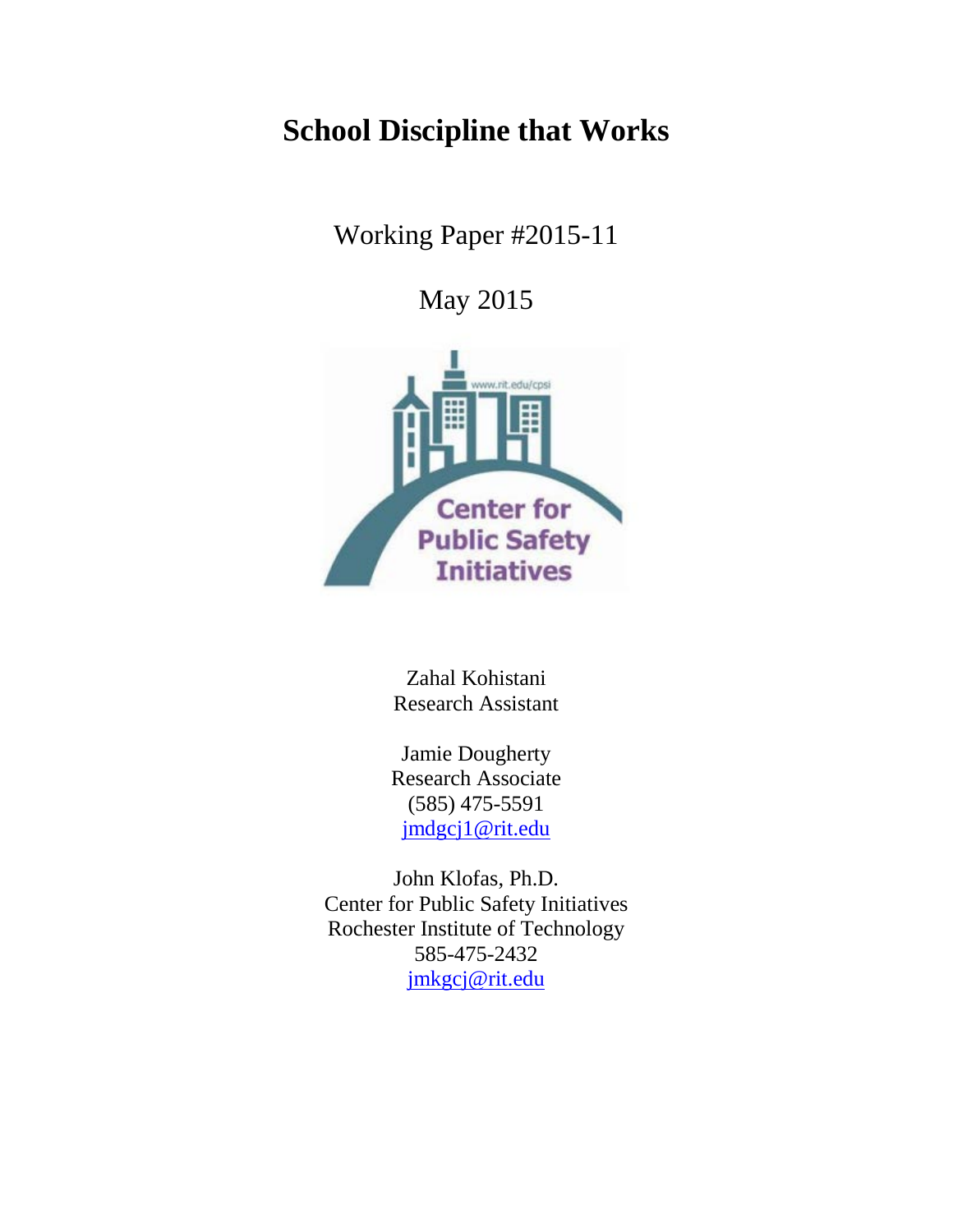## Abstract

This is the third in a series of papers examining the issue of school discipline and alternatives to traditional disciplinary policies. The first paper examined the ineffectiveness of traditional suspension, particularly out-of-school suspension, concluding that suspension is generally ineffective because it removes students from educational contexts, usually with no alternative support, and does nothing to teach prosocial alternatives to problem behaviors. The second paper examined some variations on traditional out-of-school suspension and alternatives to suspension in general. Alternatives are most effective if they teach all students positive behaviors, reward positive behaviors when they occur, and ensure that when students do misbehave that they still receive appropriate instructional time and are also trained in other behaviors they could have used instead of the one that brought them in violation of the school's code of conduct. This paper looks at broader interventions used as alternatives to suspension. The Center for Public Safety Initiatives is involved in several efforts in Rochester to improve school disciplinary policies, and these papers should help inform these efforts.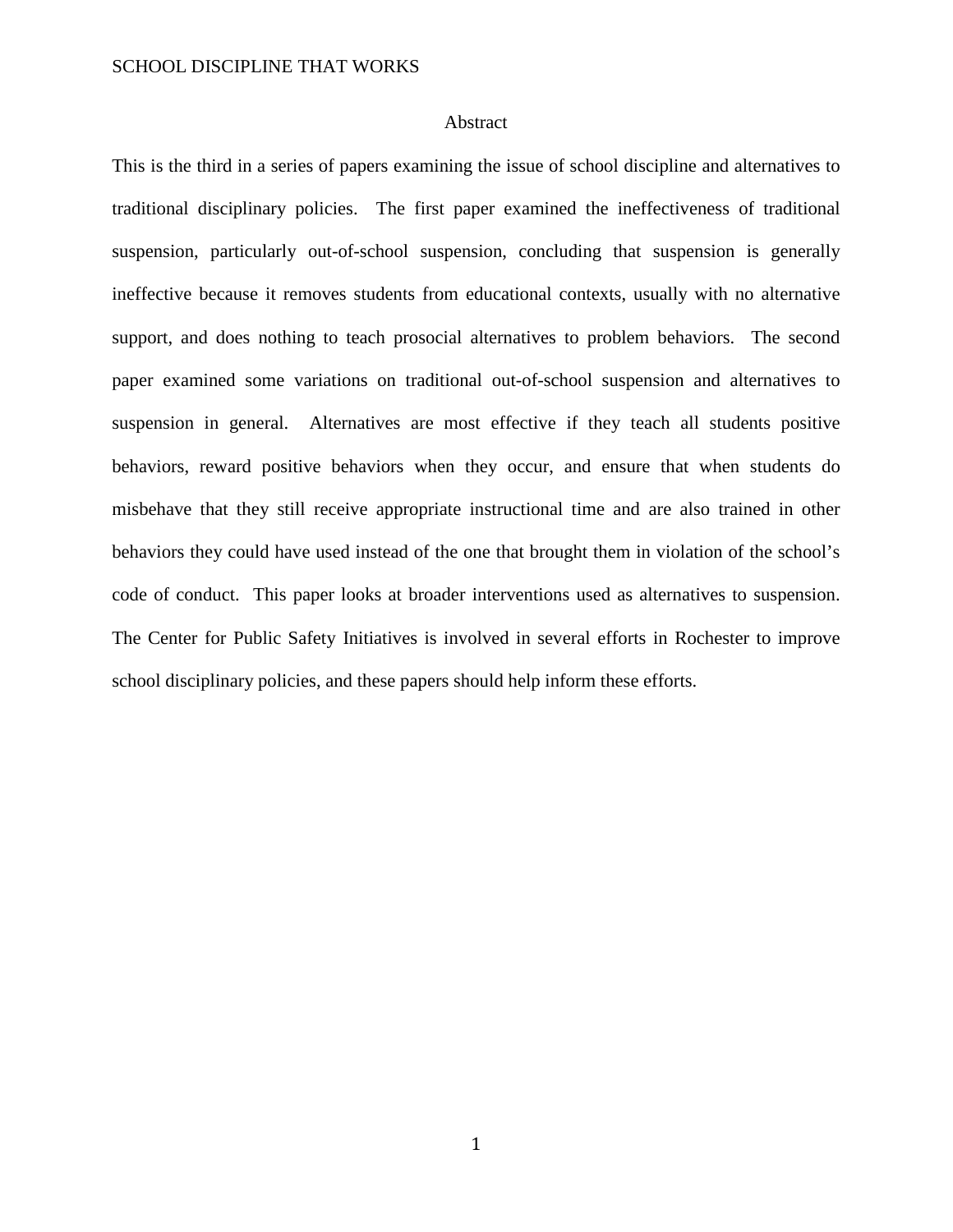Discipline issues include but are not limited to students being disruptive, cutting class, cursing, bullying, sexual harassment, vandalism, fighting, and defiance. Many schools punish students for discipline issues by suspending the student, giving the student detention, implementing Saturday school, and even placing the student in alternative schools, but research has shown that these options do not usually solve the bigger problem; they do not usually address the underlying behavior. Further, they often use time in school itself as a punishment, possibly decreasing the students' willingness to engage with school. Those methods are short-term and can be damaging to the student's education; long-term methods are needed so that it reduces the incidence and prevalence of behavioral problems in the first place and increase academic success for students who misbehave. Researchers have concluded that school suspension, especially outof-school suspension, is damaging to students' education and does not fix problem behaviors in the long run (Kaeser, 1979; Sautner, 2001).

United States public school data from the academic year 2005-2006 indicated that 75% of suspensions lasted five days or more, and 20% of students with disciplinary issues were transferred to specialized schools. Suspending students and removing them from an educational setting or disrupting their educational setting has led to dropouts and school disengagement. This has prompted much research to understand what approach and methods help reduce behavioral problems and improve academic performances in schools.

Research has found that identifying students who are showing signs of early aggressive behavior and intervening early on can help prevent the student from having behavioral problems and academic underachievement, since early aggressive behavior it is a strong predictor of later aggression (Tegasi & Rothman, 2001). It is important to understand that the sooner intervention programs are implemented and students are assessed to understand which students might need more help, the better chance they have for future success. Research has even concluded that as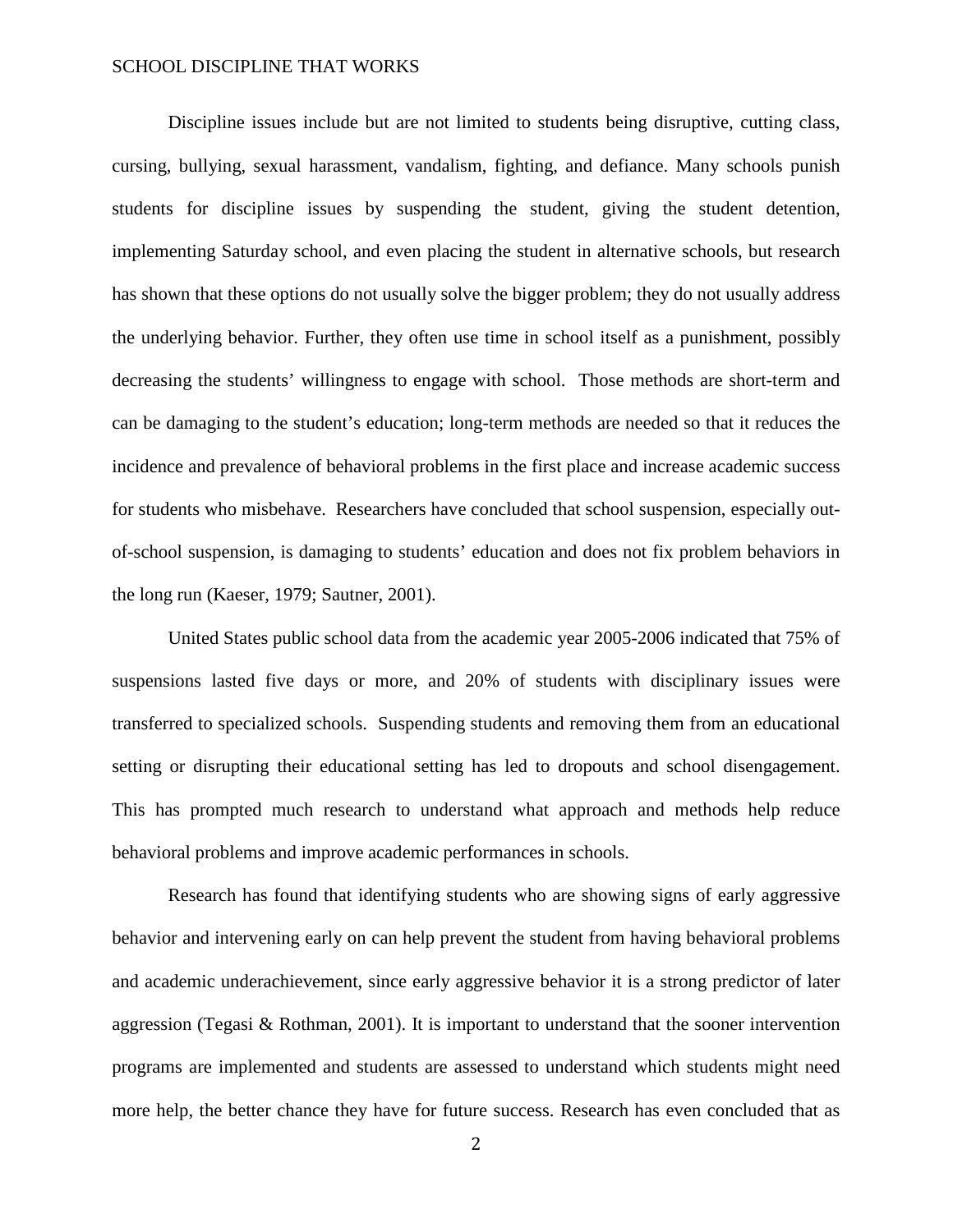early as entry to kindergarten, students can be assessed for antisocial behavior, and prevention interventions can be implemented (Hamre & Pianta, 2001). School-wide intervention programs and many other prevention programs are shown to be more effective in reeducating children about behavioral problems and increasing their academic success. Many of those programs function with the philosophy that preventing the problems before they become a bigger issue is the key to effectively reducing behavioral problems.

One of the most well-known interventions that many schools use is the school-wide intervention; this name indicates that it is universal and applied to all the students in the school. Many researchers have determined the effectiveness of this method, especially when it is correctly implemented. The Three-Tiered Model of Prevention and Intervention is a school-wide universal method to reduce behavioral problems. In this model, all students are given a base level of support, including specific education around proper in-school behavior and how to handle conflicts. There are also ways to handle low-level problems, such as peer mediators. Generally in this model, positive behaviors are rewarded school-wide. Students that are in need of more guidance toward success are assessed and given extra needed services (tier 2), which may include special classes or meetings with administrators. The third tier's services include individually-tailored interventions for students with the most serious needs (usually less than 5% of the student population). The Three-Tiered Model is based on three principles: 1) to provide, for all the students, universal intervention, 2) to screen students and determine which students are in need of more services, and 3) consistently providing support for the students based on the results of the screening and assessment.

However, research has found that school-wide intervention programs are not helping all the students as expected. It has been shown that some students are unable to benefit from the universal programs, even though other studies suggest otherwise. It is believed that those

3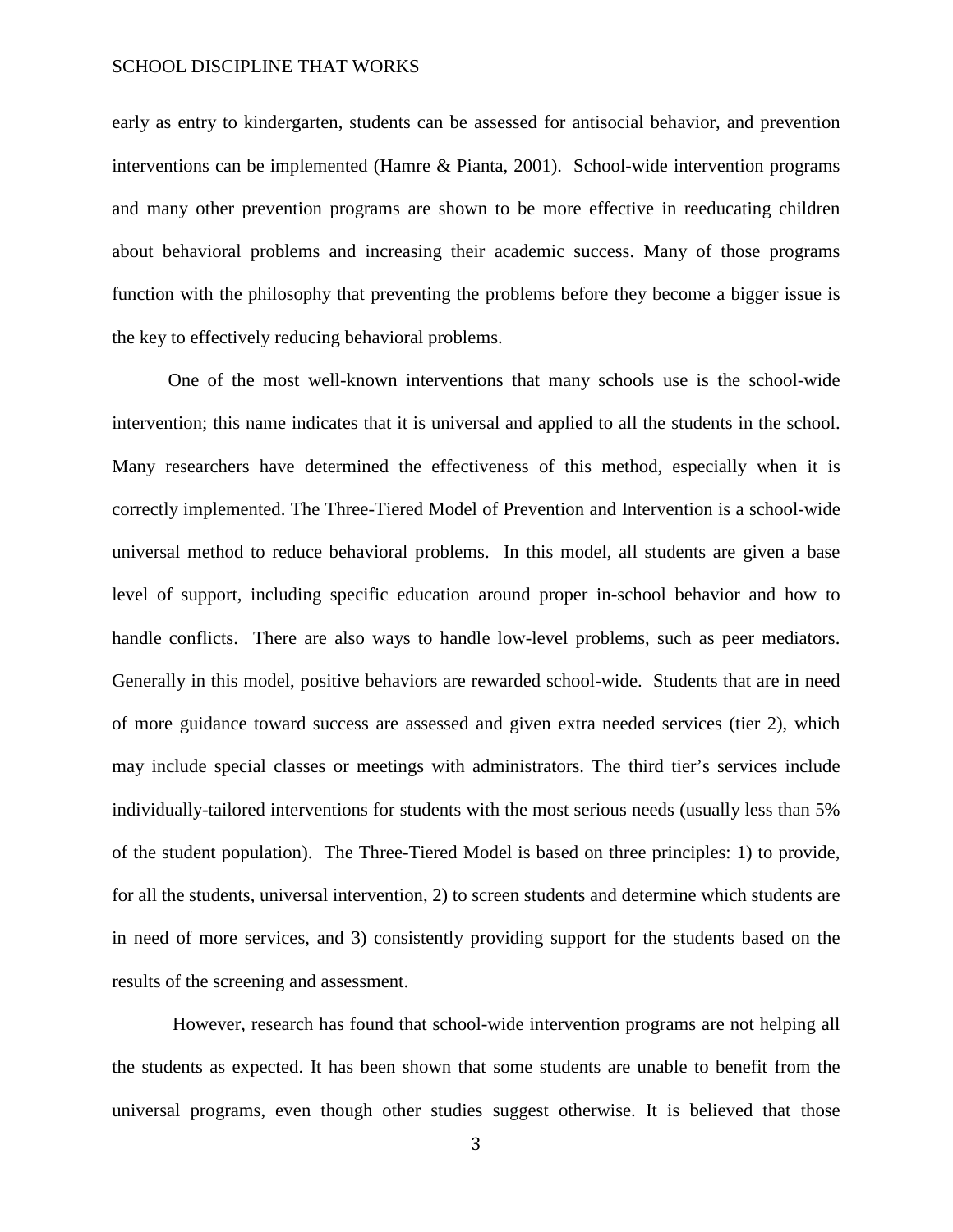students who are not benefiting from the universal program fall into of one of the two pathways. There is the social behavior deficit pathway and an academic skill deficit pathway. The social behavior deficit pathway refers to students who enter school and already exhibit poor social skills and behavior problems. The academic skill deficit pathway refers to students who enter school and do not exhibit behavioral concerns but have academic deficits; however, in the long term, those students often develop behavioral problems due to academic failure. Therefore, this academic skill deficit pathway indicates that academic and behavioral challenges faced by students are linked.

Students who fall in those two pathways may not benefit from the school-wide universal methods because they may have needs that must be met with other or more intensive methods (McIntosh, Homer, Chard, Boland, & Good, 2006). However, if schools are able to recognize that students are in need of a more personalized method to improve academic achievement and behavior problems, then many other programs that have been shown to effectively work can help improve their outcomes as well. In other words, effective early assessments are crucial, and students showing signs of need must be addressed in more comprehensive ways.

Snell, Voorhees, Walker, Berlin, Jamison, and Stanton-Chapman (2014) examined the universal intervention program Universal Problem-Solving Approach for Difficult Classroom Routine. The research found that the program was beneficial to the students, and they do reduce behavioral problems and improve academic performance. However, McIntosh, Homer, Chard, Boland, and Good (2006) found that this universal program does not work for some students because, many times, the students fall into one of the pathways discussed above.

Snell, et al.'s (2014) study, nonetheless, showed the benefits of the Universal Problem-Solving Approach for Difficult Classroom Routines. For the study, a total of six high school classrooms (seven groups of children) were assigned to the Head Start program. The classrooms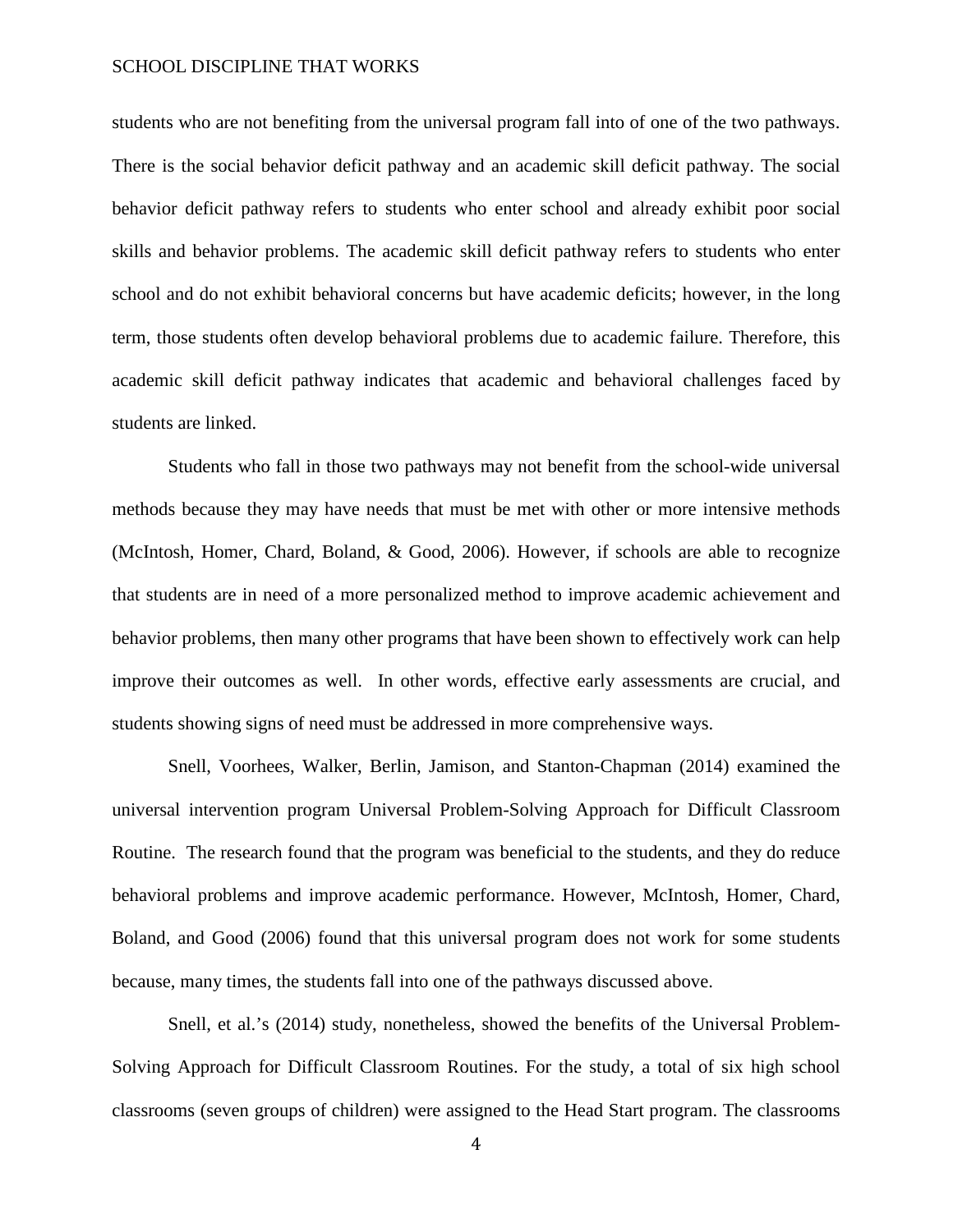received workshops and coaching sessions on universal Positive Behavior Support. The classrooms had head teachers and assistant teachers, as well as two types of coaches: project coaches and program coaches. The classrooms that were chosen were determined to have multiple risk factors, such as students who are from one-parent households and students who have witnessed police activities, family violence, and sexual abuse in their homes. The intervention was implemented after one month of school being in session. During that one month, classrooms were videotaped. Videos were examined to determine which routines were stressful due to high amounts of behavioral problems. Then, classroom routines were adjusted to address these common behavior problems. Results indicated that the students in all six classes showed a decrease in inappropriate behavior after the intervention; it also indicated that students' inappropriate behavior decreased during routine classroom activities (Snell et al, 2014).

The study conducted by McIntosh, et al. (2006) also examined a school-wide universal intervention program and the pathways discussed above to determine how behavior patterns emerge in elementary school and how the behavioral problems and academic deficits contribute to future problems. The goal was to identity school risk factors, especially the factors that lead to students being able to benefit from a school-wide behavioral intervention. It also examined how schools identity students that are in need of more support. Students from kindergarten through fifth grade were examined whose schools practiced school-wide intervention, including reading support programs and behavioral support programs. For all students, the level of problem behavior was measured by assessing Office Discipline Referrals (ODRS), and reading skills were measured by using the Dynamic Indicators of Basic Literary Skills. The ODRS is an index that documents behavior problems; the school staff issues ODRS to students with serious violation issues such as fighting, vandalism, harassment, and noncompliance. The results indicated that there is an interaction between reading skill, academic skill, and behavioral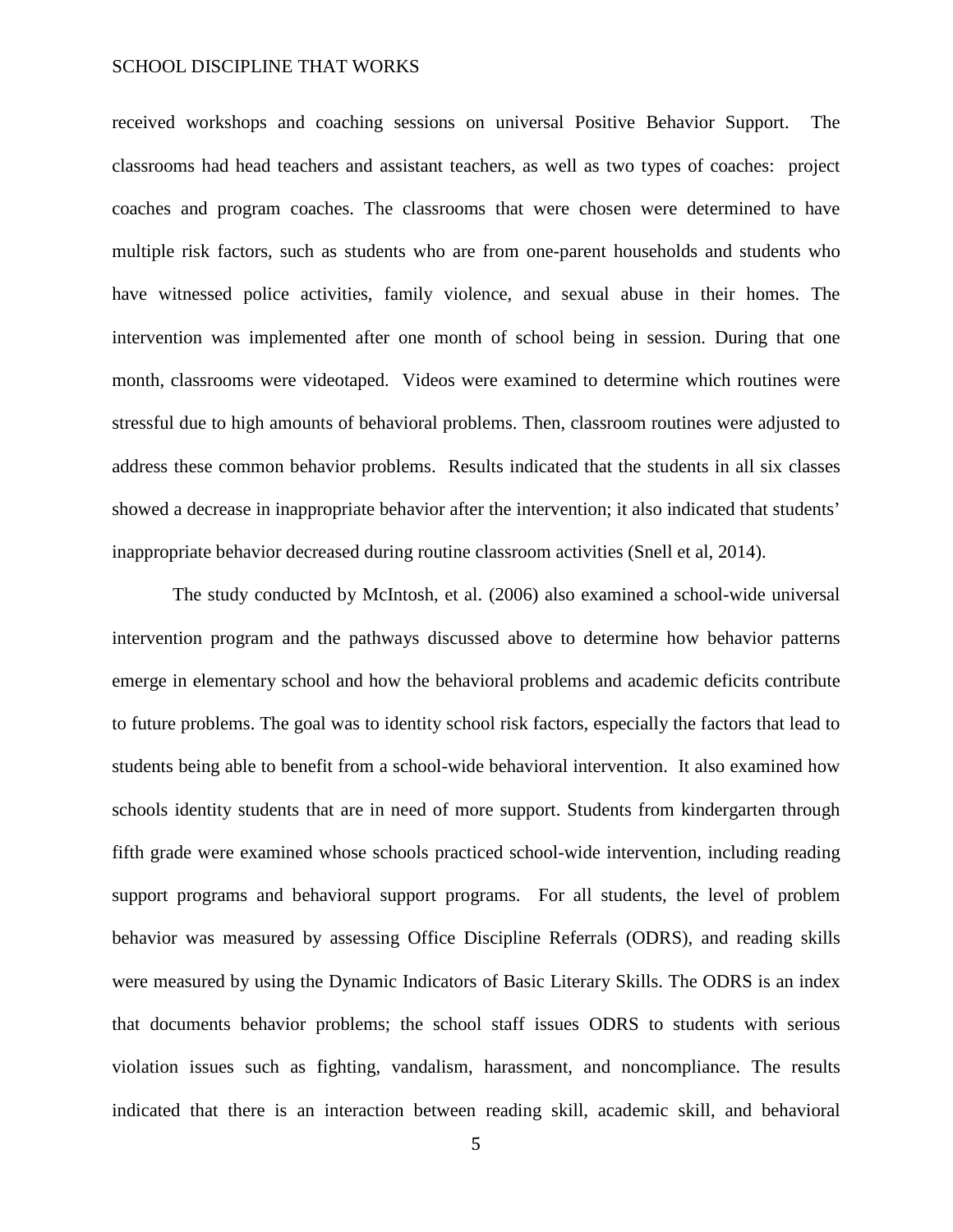problems; in other words, each of these factors affects the others. It was also shown that lower levels of reading skills corresponded to more students receiving ODRS and therefore suggests that students are at risk for both future academic and behavioral problems. This also indicates that students with these risk factors (disciplinary referrals and literary deficits) are nonresponsive to school-wide interventions (McIntrosh, et al., 2006).

These two studies show that school-wide interventions may show promising effects in reducing behavioral problems and promoting academic achievement. However, there are still many students that are not benefiting from the universal programs. Those students are in need of extra support and more beneficial and specific intervention programs. As stated, students who are unable to succeed academically will likely also develop behavioral problems, and students who already have behavioral problems will be more likely to get labeled as a misbehaved student and, therefore, will have a difficult time succeeding academically. Many researchers believe that interventions need to start at a younger age. Therefore, it is important to identify children with academic deficits and behavioral problems (especially aggressive behavior) earlier so that it does not affect their well-being and academic achievements in the future (Cairns & Cairns, 1994).

Wilson, Lipsey, and Derzon (2003) examined school-based programs that were implemented for 20 weeks or less. The school-based programs that were implemented included social competence training *without* the cognitive behavioral component, social competence training *with* the cognitive-behavioral components, behavioral and classroom management techniques, therapy and counseling services, separate schooling for misbehaved students, academic and educational services, and multimodal programs. Multimodal programs integrate social skills training with behavioral interventions, social problem solving, and perspectivetaking and self-control interventions. The study found that the programs studied were only effective in reducing already-existing aggression levels rather than preventing future aggression.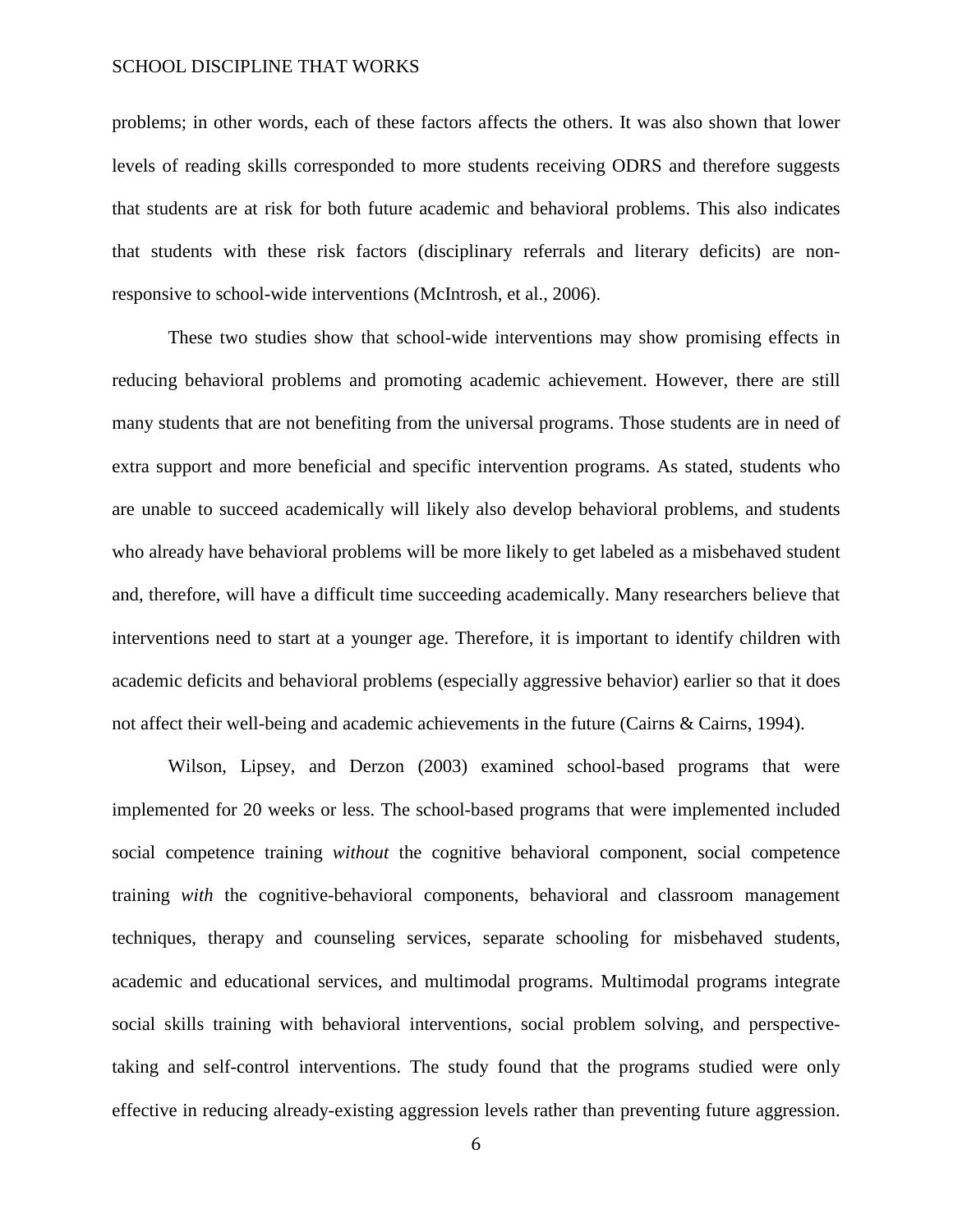Behavioral and counseling approaches had the largest effect. The smallest effect change was shown in multimodal programs. The results also indicated that to achieve significant reductions in aggression levels, the base rates of aggression needed to be high. For the best results and most effectiveness of the program, the intervention needs to be strict, controlled, and provide intense training for staff. In other words, programs have to be implemented well as they were designed. This could be why multimodal programs were shown to be ineffective; by implementing too many different methods, perhaps no one method was well-implemented.

As mentioned above and in prior papers, many students are labeled as misbehaved, and labeling students has a negative long-term effect that can potentially damage their reputation with the school and cause future problems with authority. Therefore, Tegasi & Rothman (2001) implemented a program that focused on elementary school students and a plan of action to reduce aggression and behavior problems. The program was implemented in such a way that it does not single out an individual; instead, it focused on two fourth and fifth grade classrooms in different schools for fifteen months. The program is known as STORIES (Structure, Themes, Open communication, Reflection, Individuality, problem Solving). This program is an early prevention program that prevents antisocial and violent behavior by progressively identifying schemes of social learning. Teachers and staff role-play by displaying hostile aggression, especially bullying and overall misbehavior, identified by the students. The evaluation results supported the program by showing that after the program, the students displayed lower aggression levels.

To summarize so far, misbehaved students that are disruptive, show aggression, are noncompliant, and challenge the school have traditionally been punished by the student getting suspended and receiving detention (Demaray, Malecki, & DeLong, 2006; Morrison, Redding, Fisher, & Peterson, 2006). Schools have realized that the method does not work, and school-wide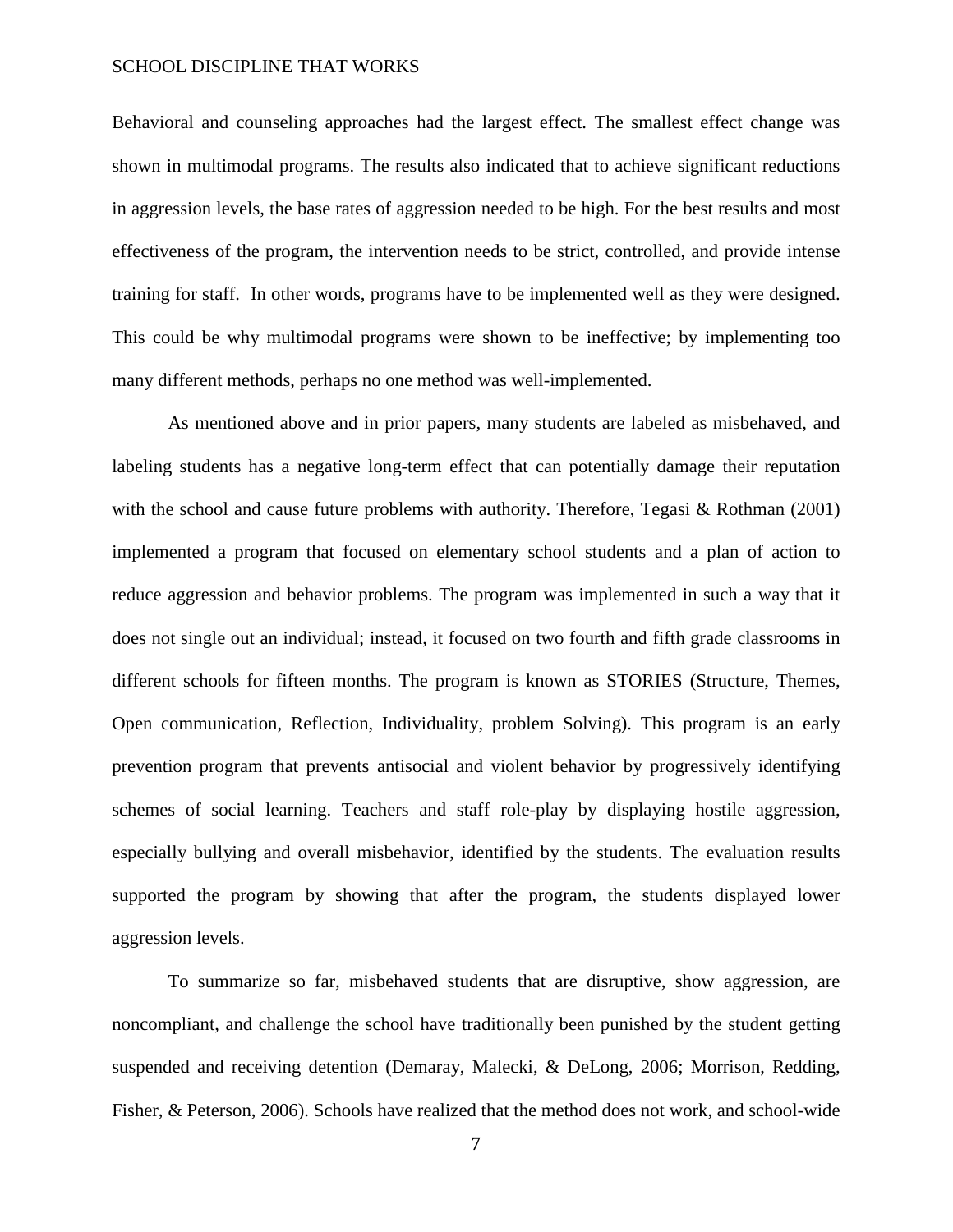interventions, although proven largely successful, also fail to help all the students as intended. The question remains: what interventions and support can consistently help reduce behavioral problems and lead to academic success?

Goh and Bambara (2012) discuss the benefits of proactive and preventive interventions when dealing with behavioral problems. One of the preventive interventions that has been discussed is the positive behavior support (PBS), and according to past research, this intervention is highly effective. PBS does not only focus on improving behavioral problems but aims to make a positive difference in an individual's life. The purpose of the 2012 study was to examine key individualized positive behavior supports and their effectiveness based on functional behavioral assessments in school-based interventions. As expected, the results indicated that functional behavioral assessment was effective, as well as positive behavior support. Functional behavior assessments use several techniques to identify the purposes that problem behavior serve for students and helps select interventions to address the behavior.

Todd, Campbell, Meyer, and Horner (2008) examined positive behavior support prevention programs and focused mainly on targeted interventions. Research has demonstrated how targeted intervention is effectively working to decrease behavioral problems. Targeted interventions include social skill training, check in/check out systems, first step to success, peer mentors, and homework club. These interventions are most effective for students who are at risk for behavioral problems. Todd et al. (2008) focused mainly on check in/check out (CICO) approaches. CICO approaches are used with students who are at-risk for behavioral problems, and it is a strategy that increases ongoing structure and feedback by increasing contact with adults in the school. Compared to before the intervention, the participants' unacceptable levels of behavioral problems decreased noticeably. The participating school offices received significantly fewer discipline referrals.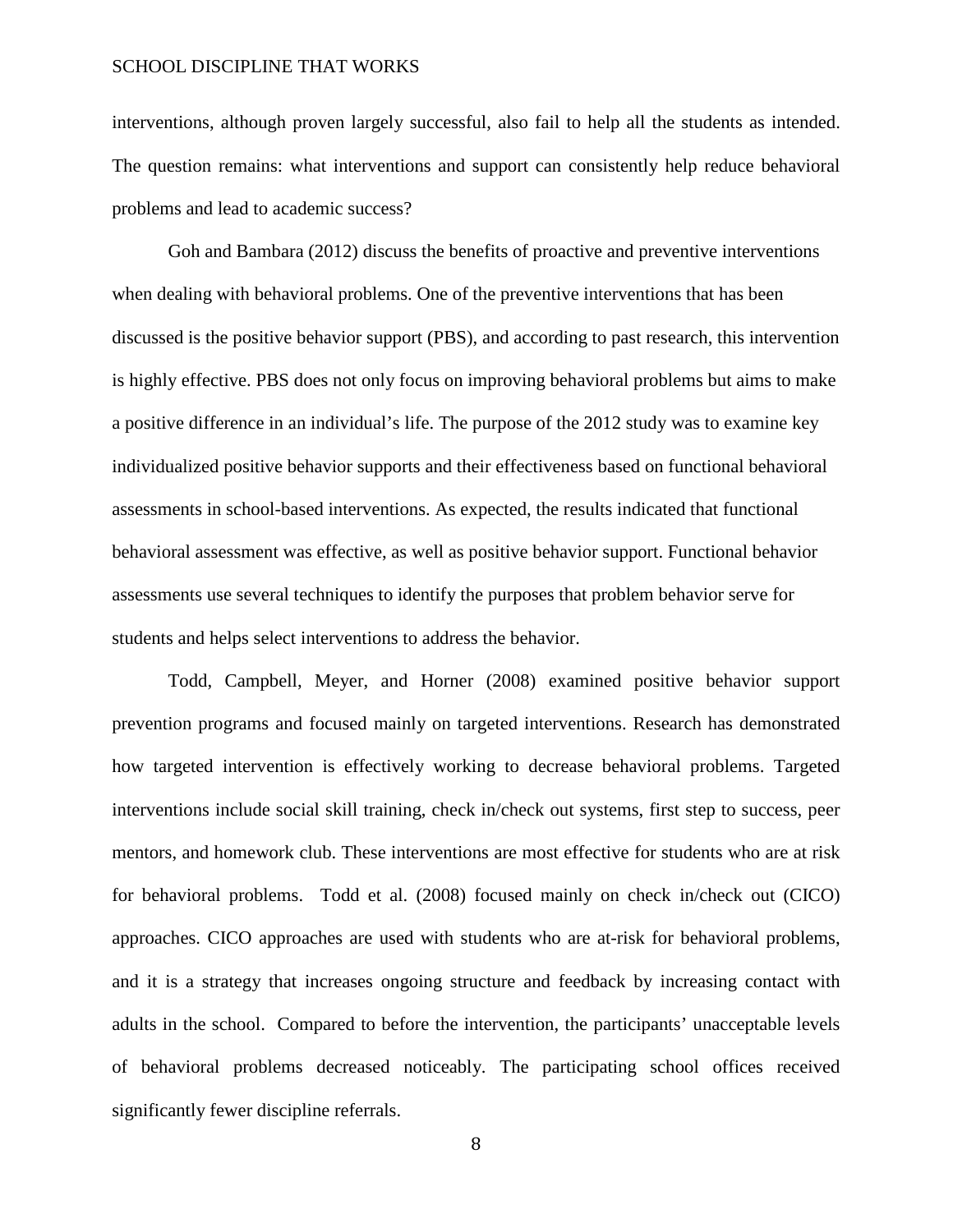As seen in this discussion, there are many alternatives to school suspension that are proven to benefit the school and students who are at-risk or who are already showing behavioral issues. Many times, school-wide interventions can be very beneficial, especially if the students are still screened and assessed for need of further help and support. However, research has highlighted the importance of prevention programs and how effective they are at reducing behavioral problems, especially if begun in kindergarten. It is shown that it is easier to prevent a problem than to try to decrease problems that already developed, but there are also interventions proven to be effective for students already showing behavior problems.

The research, overall, shows that effective interventions address the student population as a whole. Effective interventions include school-wide trainings in appropriate conduct, tiered systems of intervention (so that intensity of intervention matches the severity of the transgression), assessments to identify and intervene with at-risk students, and methods to deal with problem behaviors that promote continued engagement in instructional settings and individualized programming to address problem behaviors. While such comprehensive systems are difficult and perhaps resource-intensive to implement with fidelity to their design, significant benefits may be found in terms of reduced problem behavior and increased academic achievement.

9